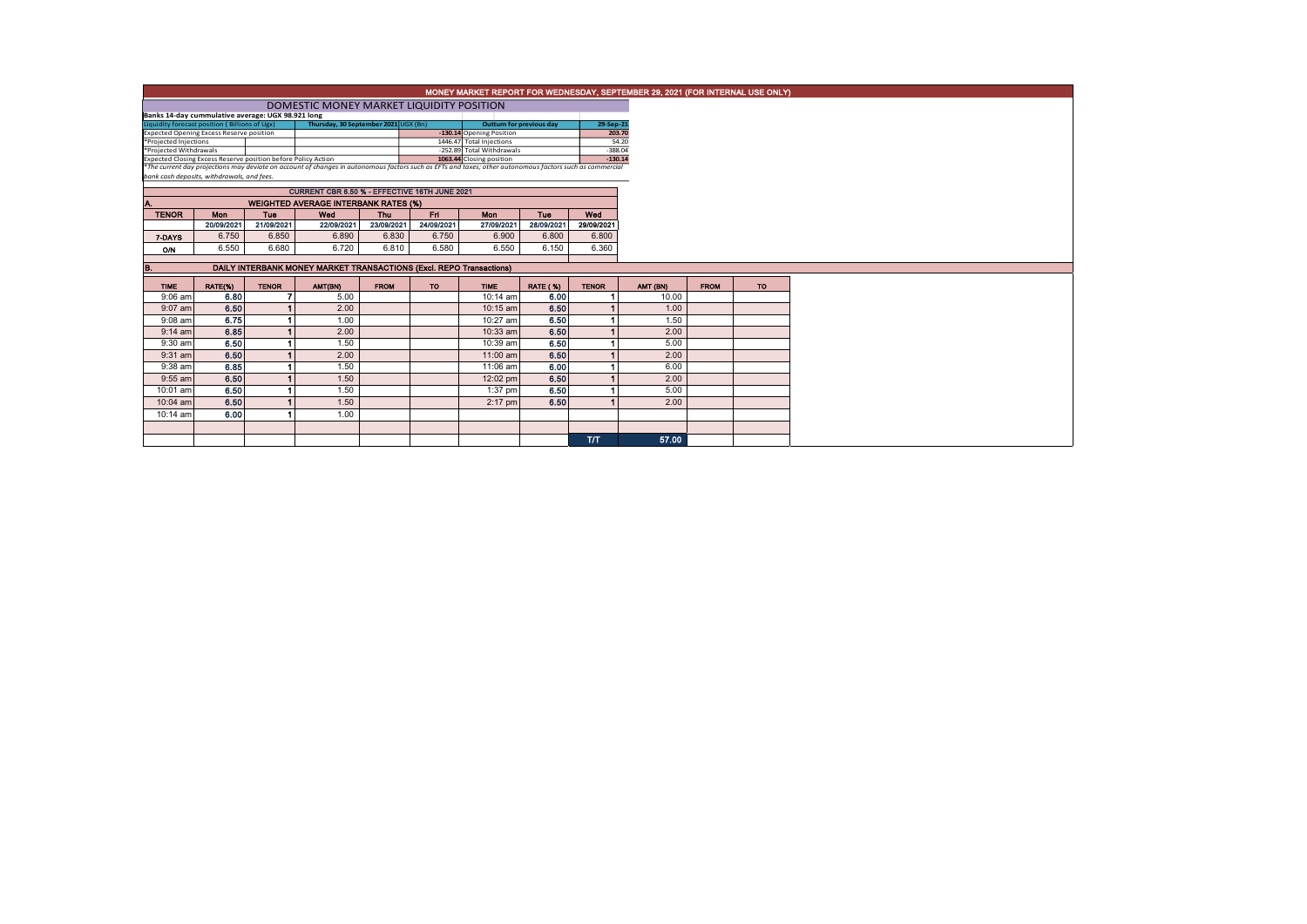| C.                                                                                                                                                                                                                                                                                                                                                                                                                          | <b>CBR AND THE 7- DAY WAR INTERBANK RATES</b> |                                           |                                                                                       |                          |                            |                                          |                 |                |                                                |              |                          |  |  |
|-----------------------------------------------------------------------------------------------------------------------------------------------------------------------------------------------------------------------------------------------------------------------------------------------------------------------------------------------------------------------------------------------------------------------------|-----------------------------------------------|-------------------------------------------|---------------------------------------------------------------------------------------|--------------------------|----------------------------|------------------------------------------|-----------------|----------------|------------------------------------------------|--------------|--------------------------|--|--|
| 9.500<br>9.000<br>8.500<br>8.000<br>7.500<br>7.000<br>-------------------<br>3 MEE EEA BERREER<br>6.500<br>. <u>.</u><br>6.000<br>5.500<br>5.000<br>4.500<br>4.000<br>13/09/2021<br>14/09/2021<br>15/09/2021<br>16/09/2021<br>17/09/2021<br>20/09/2021<br>21/09/2021<br>22/09/2021<br>23/09/2021<br>24/09/2021<br>27/09/2021<br>29/09/2021<br>28/09/2021<br>• Overnight WAR -7-day WAR - CBR rate -Upper bound -Lower bound |                                               |                                           |                                                                                       |                          |                            |                                          |                 |                |                                                |              |                          |  |  |
| D.                                                                                                                                                                                                                                                                                                                                                                                                                          |                                               |                                           | MONETARY POLICY OPERATIONS MATURITIES PROFILE: (30-SEP- 2021 TO 28-OCT- 2021)         |                          |                            |                                          |                 |                |                                                |              |                          |  |  |
| <b>DATE</b>                                                                                                                                                                                                                                                                                                                                                                                                                 | <b>THUR</b>                                   | <b>THUR</b>                               | <b>THUR</b>                                                                           | <b>THUR</b>              | <b>THUR</b>                | <b>TOTAL</b>                             |                 |                |                                                |              |                          |  |  |
|                                                                                                                                                                                                                                                                                                                                                                                                                             | 30-Sep-21                                     | 07-Oct-21                                 | 14-Oct-21                                                                             | 21-Oct-21                | 28-Oct-21                  |                                          |                 |                |                                                |              |                          |  |  |
| <b>REPO</b>                                                                                                                                                                                                                                                                                                                                                                                                                 | 1,381.91                                      | $\sim$                                    | $\sim$                                                                                | $\overline{\phantom{a}}$ | $\sim$                     | 1,381.91                                 |                 |                |                                                |              |                          |  |  |
| <b>REV REPO</b>                                                                                                                                                                                                                                                                                                                                                                                                             | $\sim$                                        | $\sim$                                    | $\sim$                                                                                | $\sim$                   | $\sim$                     | $\sim$                                   |                 |                |                                                |              |                          |  |  |
| <b>DEPO AUCT</b>                                                                                                                                                                                                                                                                                                                                                                                                            | $\sim$                                        | 182.70                                    | $\sim$                                                                                | 121.00                   | $\overline{\phantom{a}}$   | 303.70                                   |                 |                |                                                |              |                          |  |  |
| <b>TOTALS</b>                                                                                                                                                                                                                                                                                                                                                                                                               | 1.381.91                                      | 182.70                                    | $\sim$                                                                                | 121.00                   | $\sim$                     | 1.685.61                                 |                 |                |                                                |              |                          |  |  |
|                                                                                                                                                                                                                                                                                                                                                                                                                             |                                               |                                           | Total O/S Deposit Auction balances held by BOU up to 16 December 2021: UGX 1,314 BN   |                          |                            |                                          |                 |                |                                                |              |                          |  |  |
|                                                                                                                                                                                                                                                                                                                                                                                                                             |                                               |                                           | Total O/S Repo, Reverse Repo & Deposit Auction balances held by BOU: UGX 2,696 BN     |                          |                            |                                          |                 |                |                                                |              |                          |  |  |
| (EI) STOCK OF TREASURY SECURITIES                                                                                                                                                                                                                                                                                                                                                                                           |                                               |                                           |                                                                                       |                          | EII)                       | <b>MONETARY POLICY MARKET OPERATIONS</b> |                 |                |                                                |              |                          |  |  |
|                                                                                                                                                                                                                                                                                                                                                                                                                             |                                               | LAST TBIILS ISSUE DATE: 16-SEPTEMBER-2021 |                                                                                       |                          |                            |                                          |                 |                | (VERTICAL REPOS, REV-REPOS & DEPOSIT AUCTIONS) |              |                          |  |  |
| On-the-run O/S T-BILL STOCKs (Bns-UGX)                                                                                                                                                                                                                                                                                                                                                                                      |                                               |                                           | 6,169.91                                                                              | 30/09/2021               | OMO                        | <b>ISSUE DATE</b>                        | <b>AMOUNT</b>   | <b>WAR</b>     | <b>RANGE</b>                                   | <b>TENOR</b> |                          |  |  |
| On-the-run O/S T-BONDSTOCKs(Bns-UGX)                                                                                                                                                                                                                                                                                                                                                                                        |                                               |                                           | 20.988.32                                                                             | 30/09/2021 REPO          |                            | $01-Sep$                                 | 244.50          | 6.500          |                                                |              |                          |  |  |
| TOTAL TBILL & TBOND STOCK- UGX                                                                                                                                                                                                                                                                                                                                                                                              |                                               |                                           | 27, 158.23                                                                            |                          | <b>REPO</b>                | $02-Sep$ -                               | 1,539.00        | 6.500          |                                                |              |                          |  |  |
| O/S-Outstanding                                                                                                                                                                                                                                                                                                                                                                                                             |                                               |                                           |                                                                                       |                          | <b>REPO</b>                | 06-Sep                                   | 252.00          | 6.500          |                                                |              |                          |  |  |
| <b>MATURITY</b>                                                                                                                                                                                                                                                                                                                                                                                                             | <b>TOTAL STOCK YTM (%)</b>                    |                                           | <b>CHANGE IN</b>                                                                      |                          | <b>REPO</b>                | 08-Sep                                   | 164.50          | 6.500          |                                                |              |                          |  |  |
|                                                                                                                                                                                                                                                                                                                                                                                                                             | <b>(BN UGX)</b>                               | AT CUT OFF*                               | <b>YTM</b> (+/-)                                                                      |                          | <b>REPO</b>                | 09-Sep                                   | 1,094.00        | 6.500          |                                                |              |                          |  |  |
| 91                                                                                                                                                                                                                                                                                                                                                                                                                          | 106.72                                        | 6.820                                     | 0.000                                                                                 |                          | <b>DAUT</b>                | 09-Sep                                   | 64.65           | 6.998          |                                                |              | 28                       |  |  |
| 182                                                                                                                                                                                                                                                                                                                                                                                                                         | 418.83                                        | 8.100                                     | 0.100                                                                                 |                          | <b>DAUT</b>                | 09-Sep                                   | 450.16          | 7.003          |                                                |              | 56                       |  |  |
| 364                                                                                                                                                                                                                                                                                                                                                                                                                         | 5,644.36                                      | 9.549                                     | 0.100<br>$-1.500$                                                                     |                          | <b>DAUT</b><br><b>DAUT</b> | 09-Sep                                   | 42.28<br>386.00 | 7.357          |                                                |              | 84<br>3                  |  |  |
| 2YR<br>3YR                                                                                                                                                                                                                                                                                                                                                                                                                  | 200.00                                        | 10.000                                    |                                                                                       |                          |                            | 13-Sep                                   |                 | 6.500          |                                                |              | $\overline{7}$           |  |  |
| 5YR                                                                                                                                                                                                                                                                                                                                                                                                                         | $\sim$                                        | 11.390                                    | $-1.410$<br>$-1.691$                                                                  |                          | <b>REPO</b><br><b>DAUT</b> | 16-Sep                                   | 992.00          | 6.500<br>6.985 |                                                |              |                          |  |  |
| <b>10YR</b>                                                                                                                                                                                                                                                                                                                                                                                                                 | 1,489.27                                      | 13 4 09<br>13.500                         | $-0.239$                                                                              |                          | <b>DAUT</b>                | 23-Sep<br>23-Sep                         | 30.83<br>372.00 | 7.003          |                                                |              | 28<br>56                 |  |  |
| 15YR                                                                                                                                                                                                                                                                                                                                                                                                                        | 9,789.09<br>8.222.91                          | 14.090                                    | $-0.310$                                                                              |                          | <b>DAUT</b>                | 23-Sep                                   | 19.67           | 7.348          |                                                |              | 84                       |  |  |
| <b>20YR</b>                                                                                                                                                                                                                                                                                                                                                                                                                 | 1,287.05                                      | 15.950                                    | $-1.040$                                                                              |                          | <b>REPO</b>                | 23-Sep                                   | 549.00          | 6.500          |                                                |              |                          |  |  |
|                                                                                                                                                                                                                                                                                                                                                                                                                             |                                               |                                           |                                                                                       |                          |                            |                                          |                 |                |                                                |              | $\overline{\phantom{0}}$ |  |  |
|                                                                                                                                                                                                                                                                                                                                                                                                                             |                                               |                                           | Cut OFF is the lowest price/ highest yield that satisfies the auction awarded amount. |                          | <b>REPO</b>                | 28-Sep                                   | 456.00          | 6.500          |                                                |              |                          |  |  |
|                                                                                                                                                                                                                                                                                                                                                                                                                             |                                               |                                           |                                                                                       |                          | <b>REPO</b>                | 29-Sep                                   | 376.00          | 6.500          |                                                |              |                          |  |  |